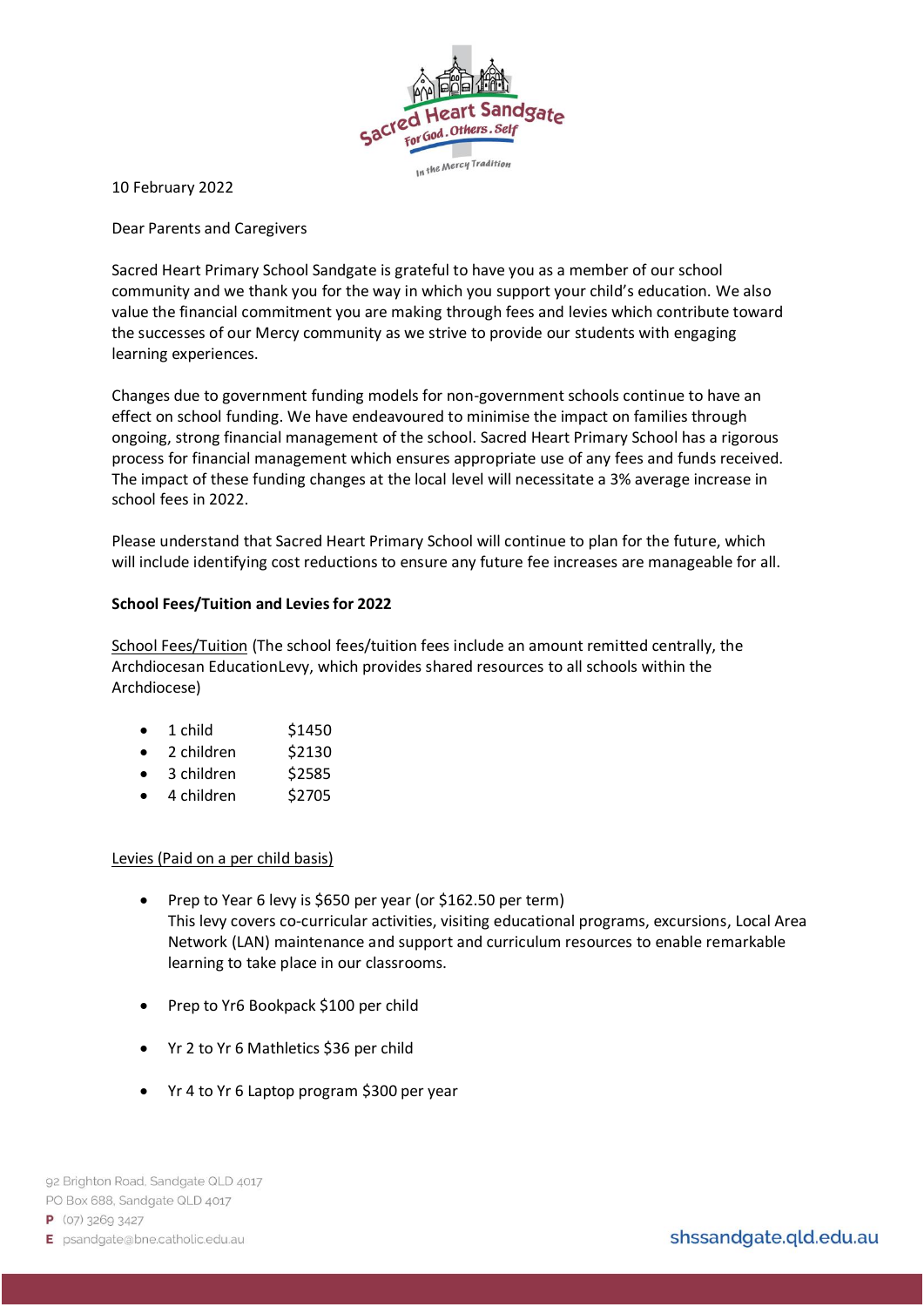### Levies (Paid on a per Family basis)

- Parents and Friends levy is \$100 per year (or \$25 per term) This fee, together with a small number of extra fundraising activities, provide the funds for our vital school parent network to invest in the school.
- Capital levy is \$625 per year (or \$156.25 per term) This levy covers the maintenance to our existing facilities (with some buildings heritage listed) and loan repayments.

## Voluntary Levies

We also have two voluntary levies. The first is the Library Fund Levy (\$25 per term) which is a tax deductible levy, with the monies accumulated to be used for any project in relation to the Library and its resources.

The second is the **F.A.I.T.H levy** (standing for '**F**amilies **A**cting **I**n **T**imes of **H**ardship'). The funds accumulated from this levy will be used at the discretion of the School Board to further our pastoral works within our own community and to support our families in their 'hour of need' in relation to educational expenses. This fund also works alongside our 'Meals from the Heart' initiative. This levy is not tax deductible.

#### Early-bird discount

A discount of \$50 applies if the full yearly amount of Fees and Levies is paid prior to the due date of Term 1 accounts.

#### **Direct Debit**

Direct Debit is the preferred method of payment of school fees. This method offers families the opportunity to spread the payment of their fees fortnightly or monthly over a ten month period starting in February and endingin November. It also allows for a constant flow of income into our school. To access this form of payment please see attached or download the form from the parent portal.

Please note if you are paying through direct debit and you wish to contribute to the voluntary levies you will need to make a separate payment either via Bpay or through the office. Other methods of payment include BPay, EFTPOS and cash over the counter.

92 Brighton Road, Sandgate QLD 4017 PO Box 688, Sandgate QLD 4017

 $P$  (07) 3269 3427

E psandgate@bne.catholic.edu.au

shssandgate.qld.edu.au